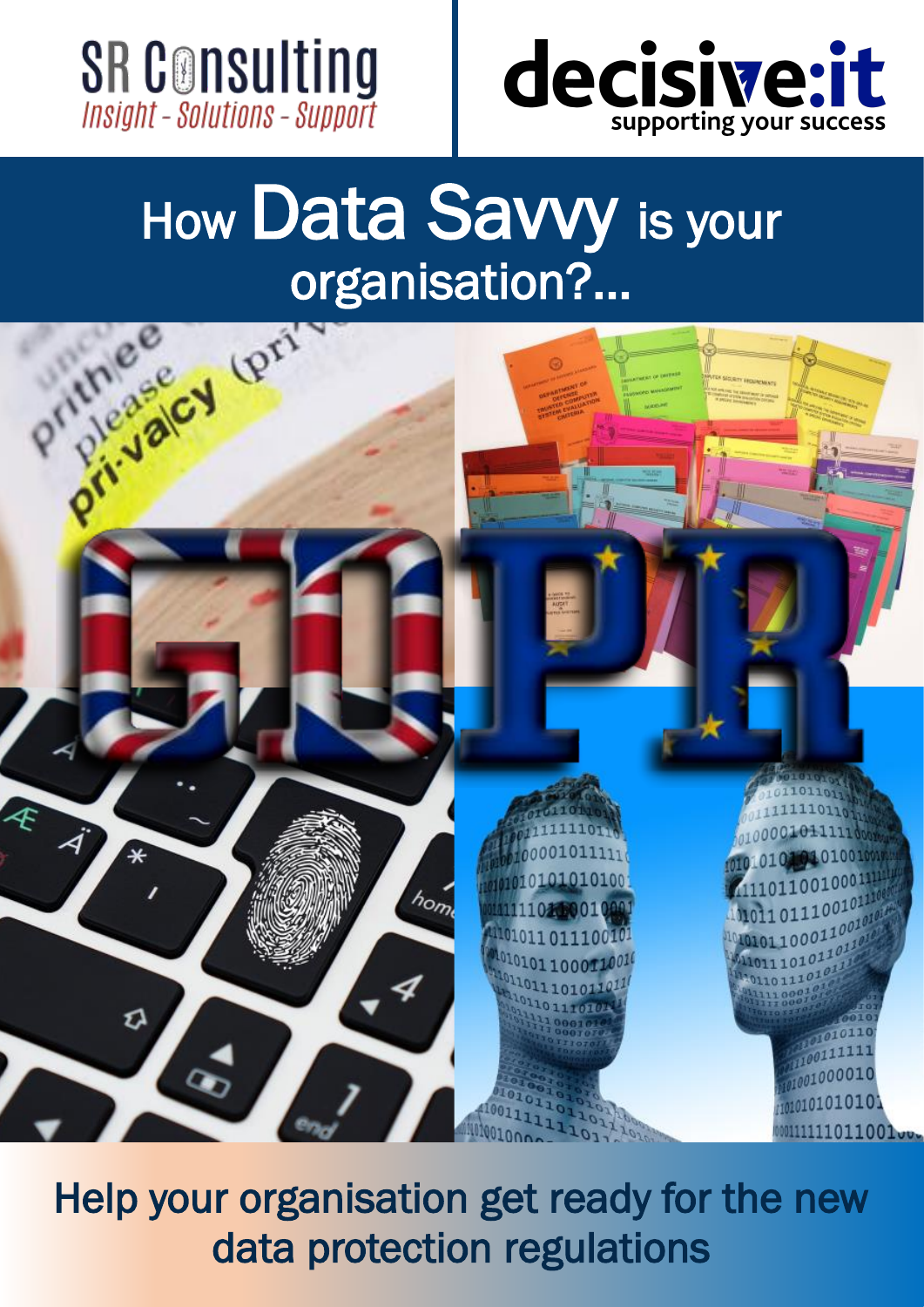## How ready are you for the new data protection regulations?

# **SR Consulting Insight - Solutions - Support**

By working together SR Consulting and Decisive IT have put together a package that combines organisational insight with technical expertise to help you embed effective data protection policies, procedures and systems to make data protection an effective part of your organisation.

- Is your business aware of the new data protection regulations?
- Does your management have a sound grasp of your organisation's approach to data protection?
- Is data protection seen as an intrinsic and important part of your organisation?

If any of your answers is not a resounding "yes" then a great step forward is make use of our specially designed data protection barometer. Our barometer explores all the key aspects of data protection within an organisation from management buy-in to cyber security giving you an impartial, expert and insightful analysis of where you currently stand.

## What values does the data protection barometer bring to my organisation?

- Greater clarity on where your organisation stands on data protection highlighting areas that require attention.
- It provides a great opportunity for your business to discuss the impact of data protection regulations candidly and confidentially.
- At the end of the three-hour session the barometer will give you an immediate insight into your current position, and act as a useful springboard for discussing further actions to ensure data protection is effectively embedded within your organisation.

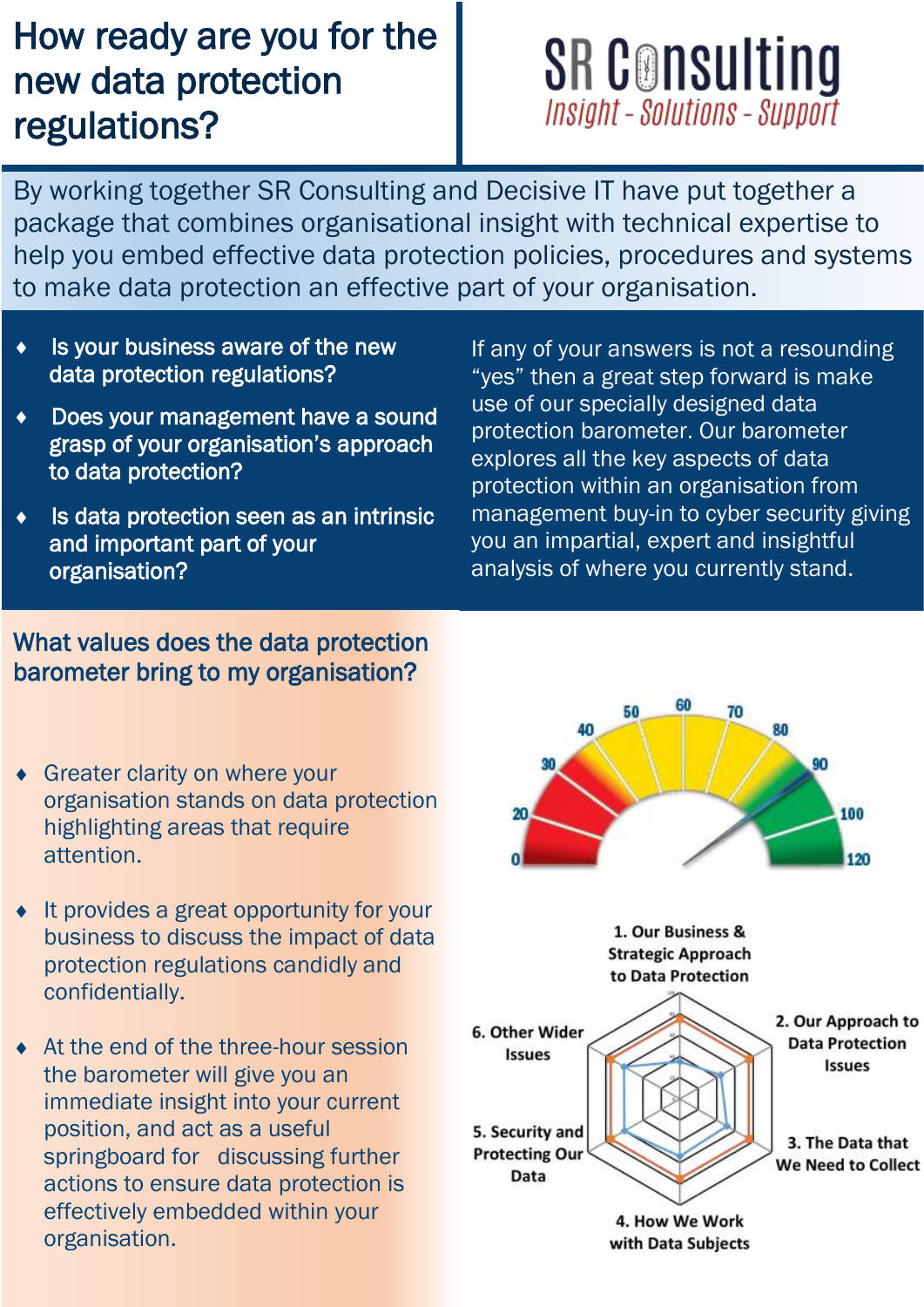

## How secure are your IT systems?

Building on the outcome of the data protection barometer Decisive IT will help you ensure that your IT based services are fit for purpose and provide you with the right level of security for your organisation.

- Are you confident that your IT systems have in place the right level of security to protect your organisation?
- ◆ Have you easy access to expert IT support to help you deal with any data loss incidents your organisation might face?
- Are you sure that you are storing your data in an appropriately secure way?

If any of your answers is not a resounding "yes" then a great step forward is to get Decisive IT in to audit your current arrangements and, if needed, help you put in place suitable IT based solutions to give your organisation the security and certification that it needs.



How can Decisive IT bring greater value to my organisation?

- Professional and expert advice on what IT systems your organisation really needs to operate effectively and securely.
- On-going support to ensure that your IT systems continue to be fit for purpose and secure.
- Expert help in gaining the accreditation your organisation might needed to be really successful.